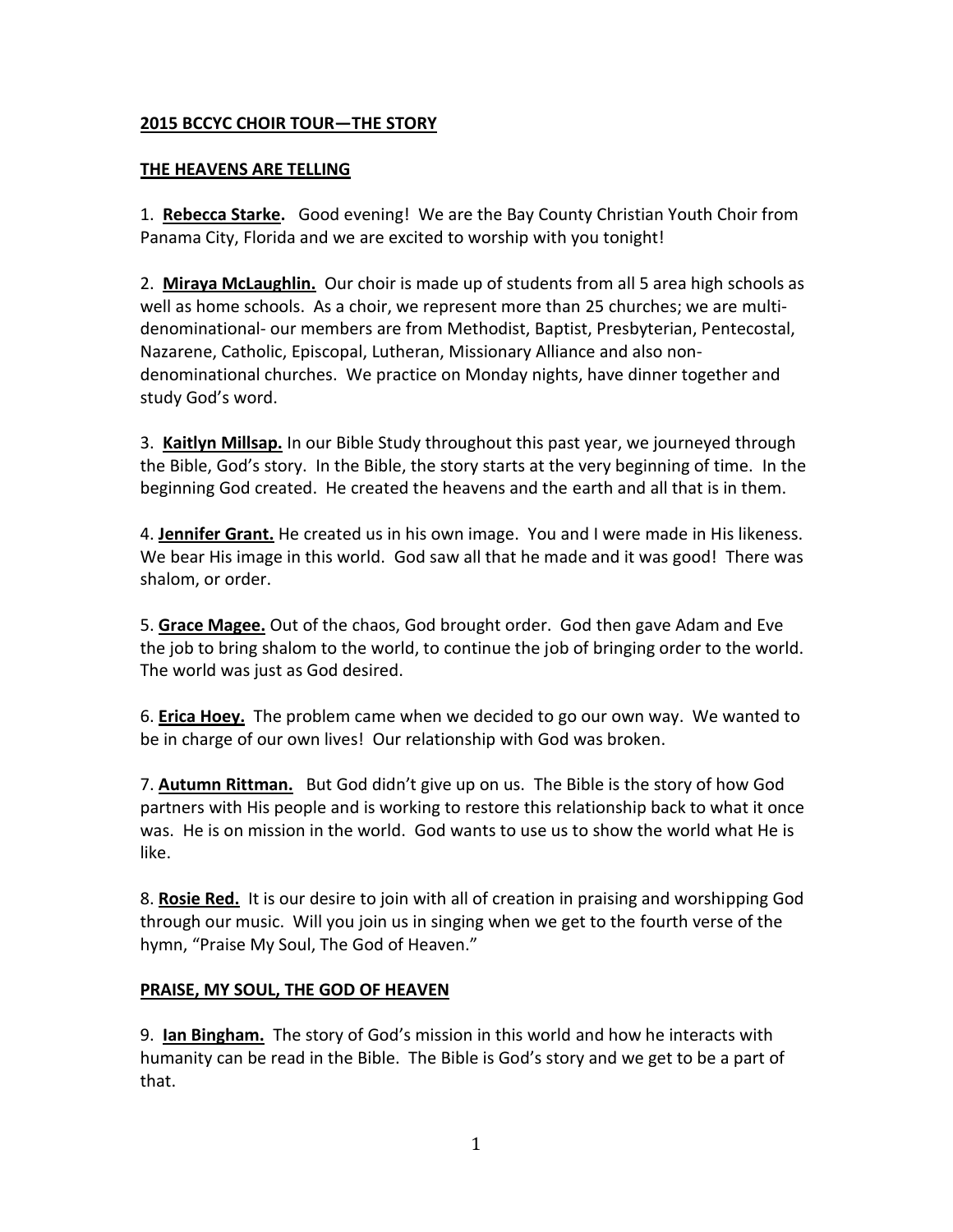10. **Jacob Parauka.** We have hope – even in the difficulties of life because of the promises God gives us in His word. Through the stories in the Bible we see God's faithfulness over and over again. God will never leave us no matter how obstinate we are.

11. **Gavin Krisko.** The Bible tells us about God – who He is, what He is like, and how much He loves each one of us!

12. **Hayden Henneberg.** The Bible also serves as a guide on how we can best live and show the world what God is like!

13. **Christopher Durham.** Paul says that Scripture is profitable for a whole list of things – learning truth and what we believe, holding us accountable, correcting us when we turn away from God, and instructing us so that we may be complete and ready for every good work God calls us to do. (2 Timothy 3:16-17)

# **ANCIENT WORDS/HOW FIRM A FOUNDATION**

14. **Sara Busick.** The Gospel writer named Matthew wrote, "Therefore whoever hears these sayings of Mine, and does them, I will liken him to a wise man who built his house on the rock: and the rain descended, the floods came, and the winds blew and beat on that house; and it did not fall, for it was founded on the rock. (Matthew 7:24-27)

15. **Elena Hutchison.** Our foundation for how we live our lives is God and what we read in His word. He wants us to participate His story.

16. **Peggy Skerratt.** God desires to have partners. Throughout the Bible we read stories about people who partner with God on mission in this world. They act on God's call in their lives and obediently live out what He asks them to do.

17. **Yelena Nielsen.** The next song we are going to sing is about two of those partners, Moses and Daniel.

# **MOSES AND DANIEL (GO DOWN, MOSES/DIDN'T MY LORD DELIVER DANIEL?)**

18. **Annie Bingham.** When God calls us to walk with him, we don't always know what that means or where it may lead us. Just like Moses and Daniel, we must trust in Him and follow His voice.

19. **Kayla Warren.** In Paul's letter to the Corinthians we read that walking by faith is not always relying on what we can see with our eyes. The writer of Hebrews states that faith is having the confidence in what we hope for and assurance about what we do not see.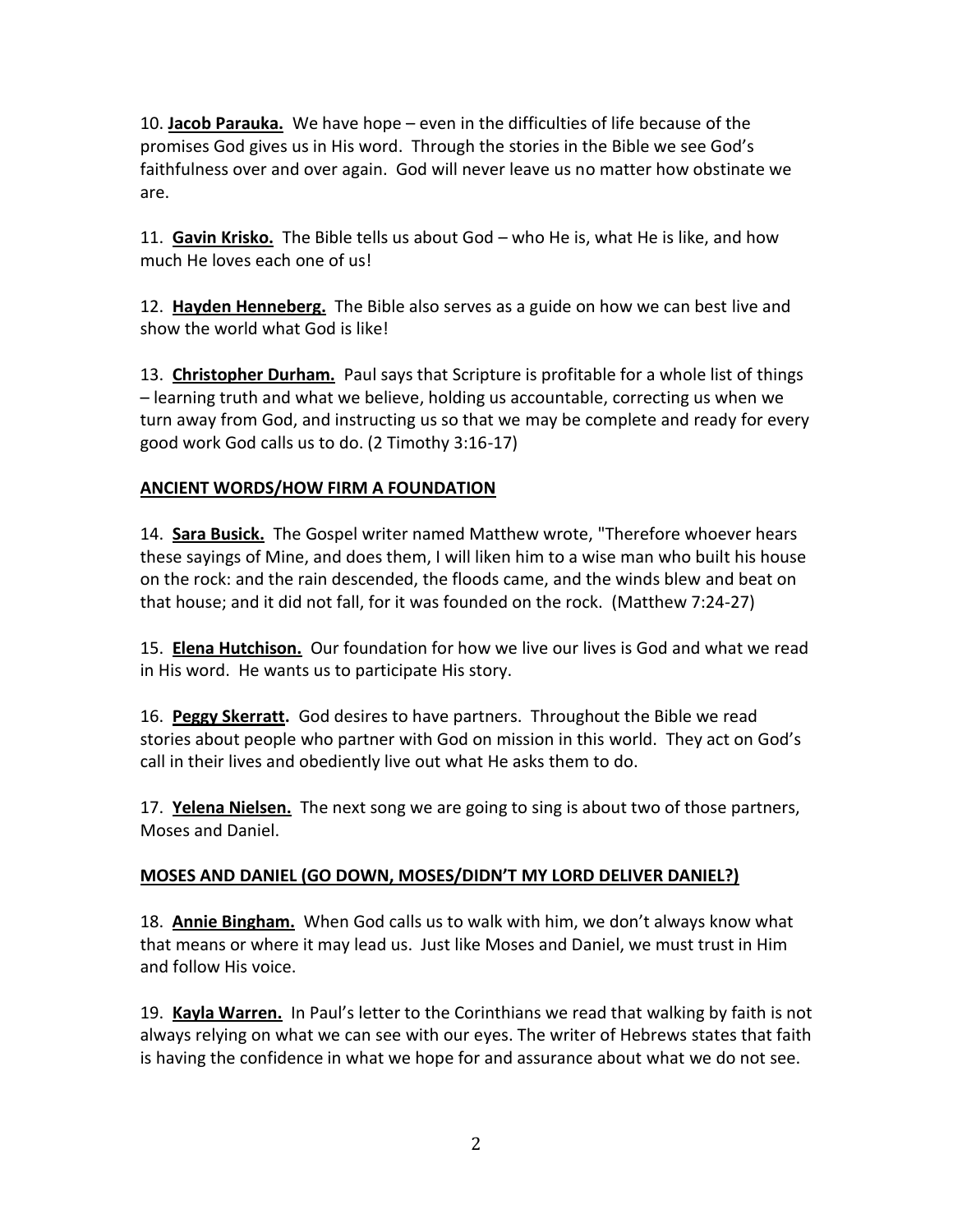20. **Allie Riley.** God calls us to trust in Him. He is in charge and in control. The men would like to sing for you a song about the faith of the Old Testament saints called, "Walk By Faith."

### *MEN* **– WALK BY FAITH!**

21. **David Holmes.** God wasn't satisfied to live in a broken relationship with his people. We had sinned, gone our own way, and the penalty of that sin is death. God loved us so much that he sent His own son to pay the penalty that we all deserve.

22. **Jack Lowery.** God's son "humbled" himself and came to earth, still God, but fully human in order to die in our place. The angel made the announcement to a girl named Mary, telling her she would give birth to this baby. His name was to be called Jesus.

23. **Sayer Morgan.** God put on flesh and blood and moved into the neighborhood. Not only did He come to die, but he came and showed us how to truly live. When we live like Jesus, we show the world what God is like!

### **HOW GREAT OUR JOY!**

24. **Alex Christodoulou.** Jesus is our example of how we should live – bringing shalom and peace into other people's lives. Like Jesus, we should serve and love those around us.

25. **Connor Woodrum.** Life isn't always easy and God doesn't promise us that it will be. In fact, he says that we should expect it to be tough. But even in the tough times we can put our hope and trust in Jesus. He is our rock.

26. **Levi McLaughlin.** When we live and love like Jesus, people's lives are changed. When lives are changed, the church grows and God's kingdom on earth spreads.

# *ENSEMBLE –* **UPON THIS ROCK**

27. **Harold Millsap.** Jesus died on the cross so that we could have life. God made a way that we could live forever with Him. Jesus died, but on the third day, he arose. He came back to life. He conquered death, so that we may have eternal life.

#### **GREAT DAY, HE'S ARISEN**

28. **Hailey Morrow.** Paul writes in one of his letters, - "Let the Word of Christ dwell in you richly, teaching and admonishing one another in all wisdom, singing psalms and hymns, and spiritual songs, with thanksgiving in your hearts to God."